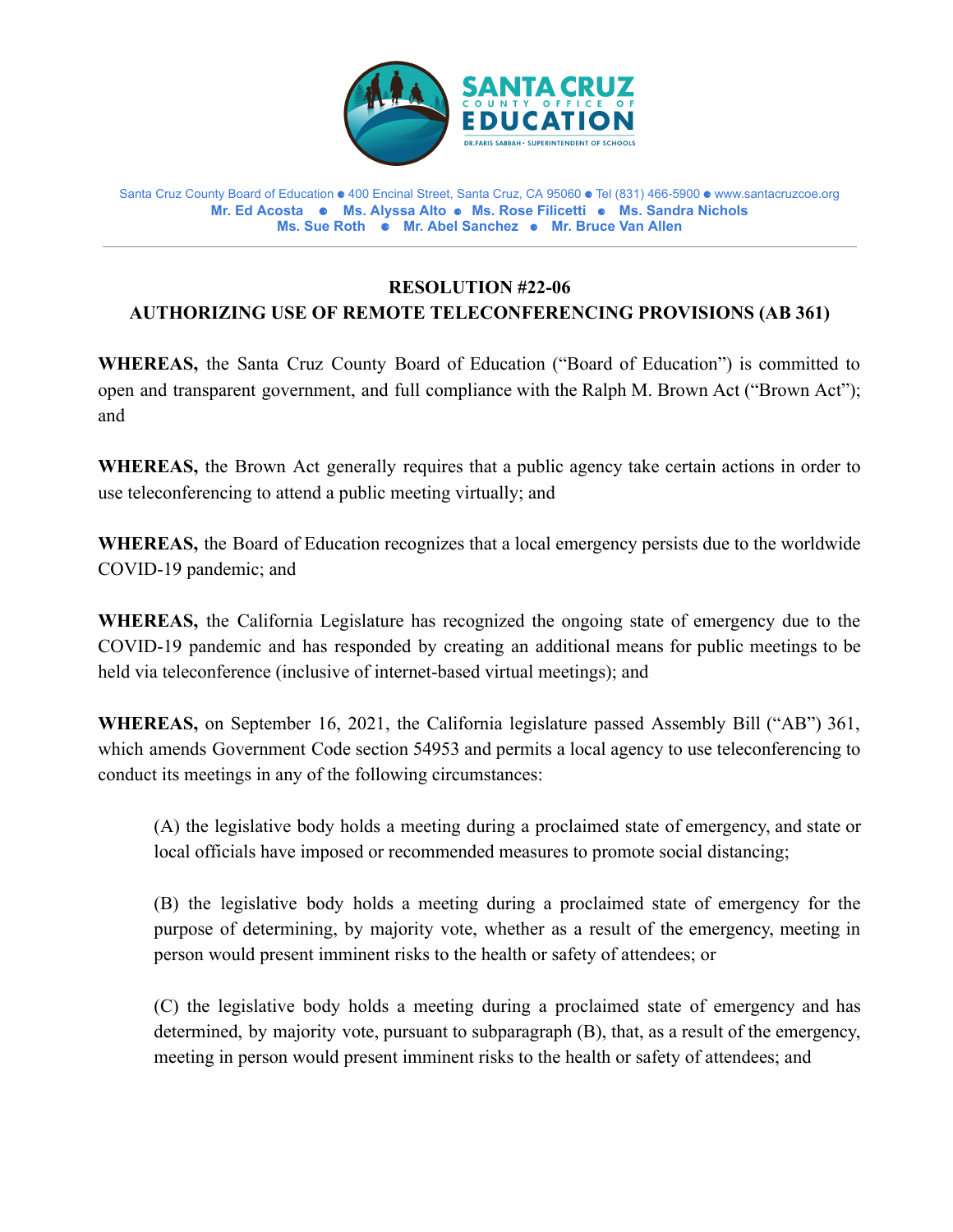**WHEREAS**, in order for the Board of Education to use teleconferencing as allowed by AB 361 after October 1, 2021, it must first adopt findings in a resolution, allowing the Board of Education to conduct teleconference meetings for a period of thirty (30) days; and

**WHEREAS**, Governor Gavin Newsom declared a state of emergency for the State of California due to the COVID-19 pandemic in his order entitled "Proclamation of a State of Emergency," signed March 4, 2020; and

**WHEREAS**, the Board of Education hereby finds that the state and local emergencies have caused and will continue to cause imminent risks to the health or safety of attendees; and

**WHEREAS**, the Board of Education is conducting its meetings through the use of telephonic and internet-based services so that members of the public may observe and participate in meetings and offer public comment;

**NOW THEREFORE BE IT RESOLVED**, that the recitals set forth above are true and correct and fully incorporated into this Resolution by reference;

**BE IT FURTHER RESOLVED**, that the Board of Education has determined that given the state of emergency, holding in-person meetings would present imminent risks to the health or safety of attendees.

**BE IT FURTHER RESOLVED**, that the actions taken by the Board of Education through this resolution apply to any and all District committees which are otherwise governed by the Brown Act;

**BE IT FURTHER RESOLVED**, the Board of Education authorizes the County Superintendent of Schools to take all actions necessary to conduct Board of Education meetings in accordance with Government Code section 54953(e) and all other applicable provisions of the Brown Act, using teleconferencing for a period of thirty (30) days from the adoption of this Resolution after which the Board of Education will reconsider the circumstances of the state of emergency.

**PASSED AND ADOPTED** by the Santa Cruz County Board of Education, County of Santa Cruz, State of California, this 17th day of March 2022, by the following vote:

**AYES:** Filicetti, Nichols, Roth, Sanchez, Van Allen **NAYS: ABSENT:** Acosta, Alto **ABSTAIN:**